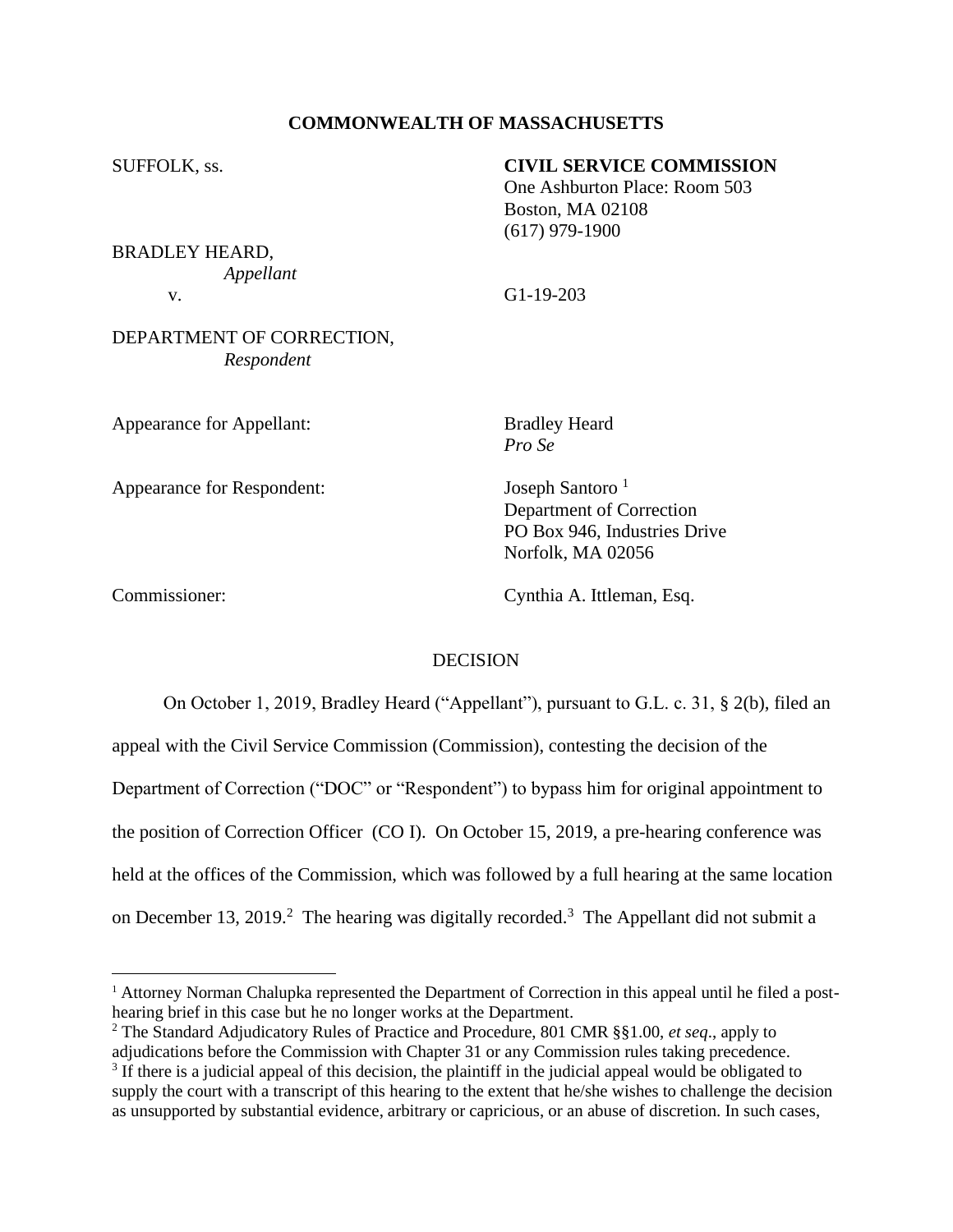post-hearing brief. The DOC submitted a post-hearing brief on January 10, 2020. As indicated below, based on the facts in this case and the applicable law, the appeal is denied.

### **FINDINGS OF FACT:**

 Nine (9) exhibits were entered into evidence by the Respondent; the Appellant did not offer any exhibits. Pursuant to my request, the Respondent provided supplemental documentation that was added to Exhibit 9 after the close of the hearing, permitting Exhibit 9 to be entered into the record in full. Based upon the documents entered into evidence and the testimony of:

### *For the Appointing Authority:*

- Drew Duplessis, Background Investigator
- Eugene Jalette, Supervising Identification Agent

#### *For the Appellant:*

■ Bradley Heard, Appellant

and taking administrative notice of all matters filed in the case and pertinent statutes, regulations, policies, and reasonable inferences from the credible evidence, I make the following findings of fact:

#### *Appellant's Application*

1. The Appellant was born in Holyoke, MA and has been employed in the customer service and hospitality industries for most of his adult working career. He received his GED through Holyoke Community College in 2014. His current employment, obtained through a temporary agency, is with a company that produces plastic cases. (Exs. 3 and 8; Appellant Testimony).

this CD should be used by the plaintiff in the judicial appeal to transcribe the recording into a written transcript.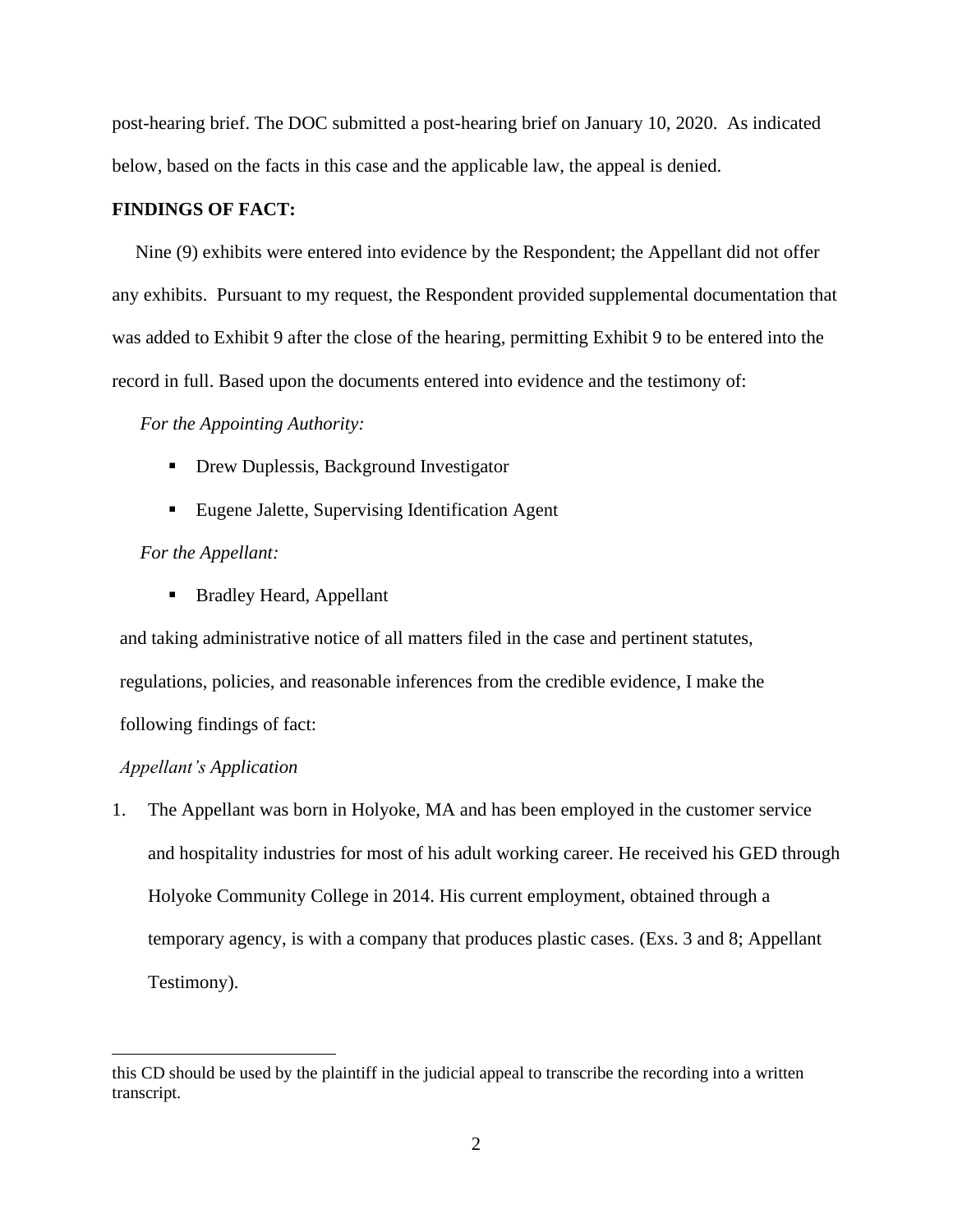- 2. The Appellant took the civil service examination for Correction Officer (CO I) on October 20, 2018. He was ranked 64th on Certification No. 06084. (Stip. Facts).
- 3. The Appellant applied for a position with the DOC as a CO I in March 2019 for consideration for appointment to the July 2019 Academy. (Appellant Testimony; Jalette Testimony).
- 4. As part of the hiring process, the DOC conducts background checks of all applicants, who sign a Background Investigation Request and Waiver authorizing the DOC to check with past employers, conduct a criminal record check, and conduct interviews with references. (Ex. 3; Jalette Testimony).
- 5. Mr. Duplessis, who has worked at the DOC and as a police officer for many years and who has received training in conducting background investigations, conducted the Appellant's background investigation. He has conducted over 40 such investigations. (Duplessis Testimony).
- 6. Mr. Duplessis's process for conducting a background investigation is to first call and meet candidates' references, and then contact the candidates' former and current employers. He confirms candidates' educational backgrounds by going to the institutions where candidates have received their education and then conducts home visits. He structures his investigations this way so that he will be able to inquire about any issues or concerns raised with the candidate at the home visit. (Duplessis Testimony).
- 7. The DOC reviews all applicants' Criminal Record Offender Information (CORI) as part of the hiring process. The CORI gathers information from the NCIC National Crime Information Center (NCIC); National Crime Information Center Interstate Identification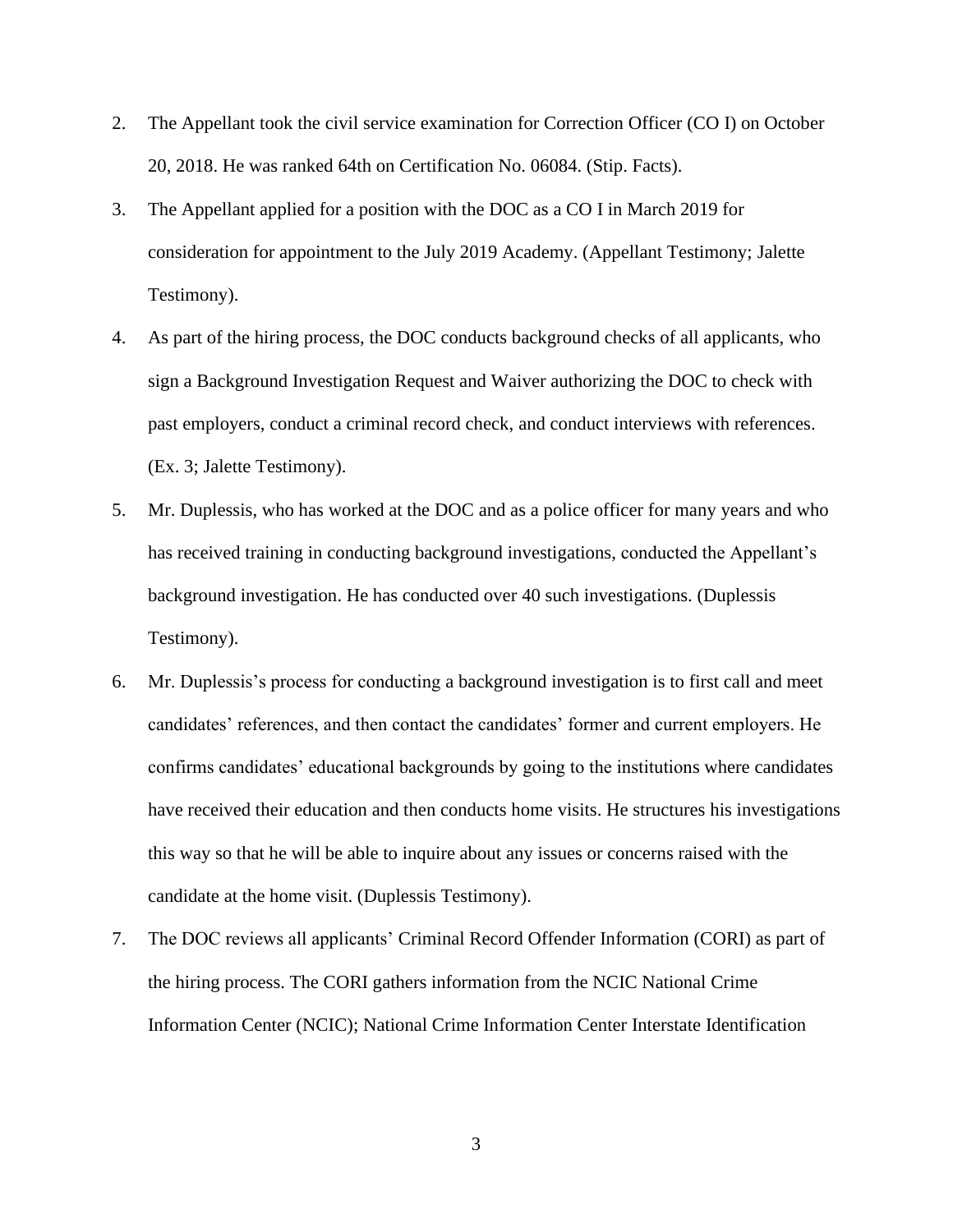Index (NCIC III); Board of Probation Criminal History for Massachusetts (BOP); and the Interstate BOP. (Ex. 8; Duplessis Testimony).

*Review of Appellant's CORI* 

- 8. The Appellant's BOP demonstrated that the Appellant had several arraignments and two abuse prevention orders issued against him. (Ex. 5).
- 9. On December 5, 2016, an Abuse Prevention Order (restraining order) was issued against the Appellant by the Lynn District Court. The order was issued based on an affidavit of "Ms. B" stating that the Appellant had widely disseminated inappropriate pictures of her on social media; had shared her telephone number with strangers; had called her from different numbers "day and night"; and, while he dated Ms. B, had threatened to kill her and tried to choke her. (Ex. 6, 9). The *ex parte* restraining order was in place for two weeks and was dismissed on December 20, 2016. (Id.)
- 10. The BOP shows that the Appellant was arraigned at Lynn District Court as follows:

4/26/2016 Stalking/Following 4/26/2016 Threatening 6/7/2016 Intimidation 12/7/2016 Threatening 12/7/2016 Intimidation

12/7/2016 Threatening

These charges were dismissed. (Ex. 6; Appellant Testimony).

11. On July 22, 2015, the Appellant was arraigned for the crime of Larceny in Lynn District Court. This case was dismissed. (Ex. 6).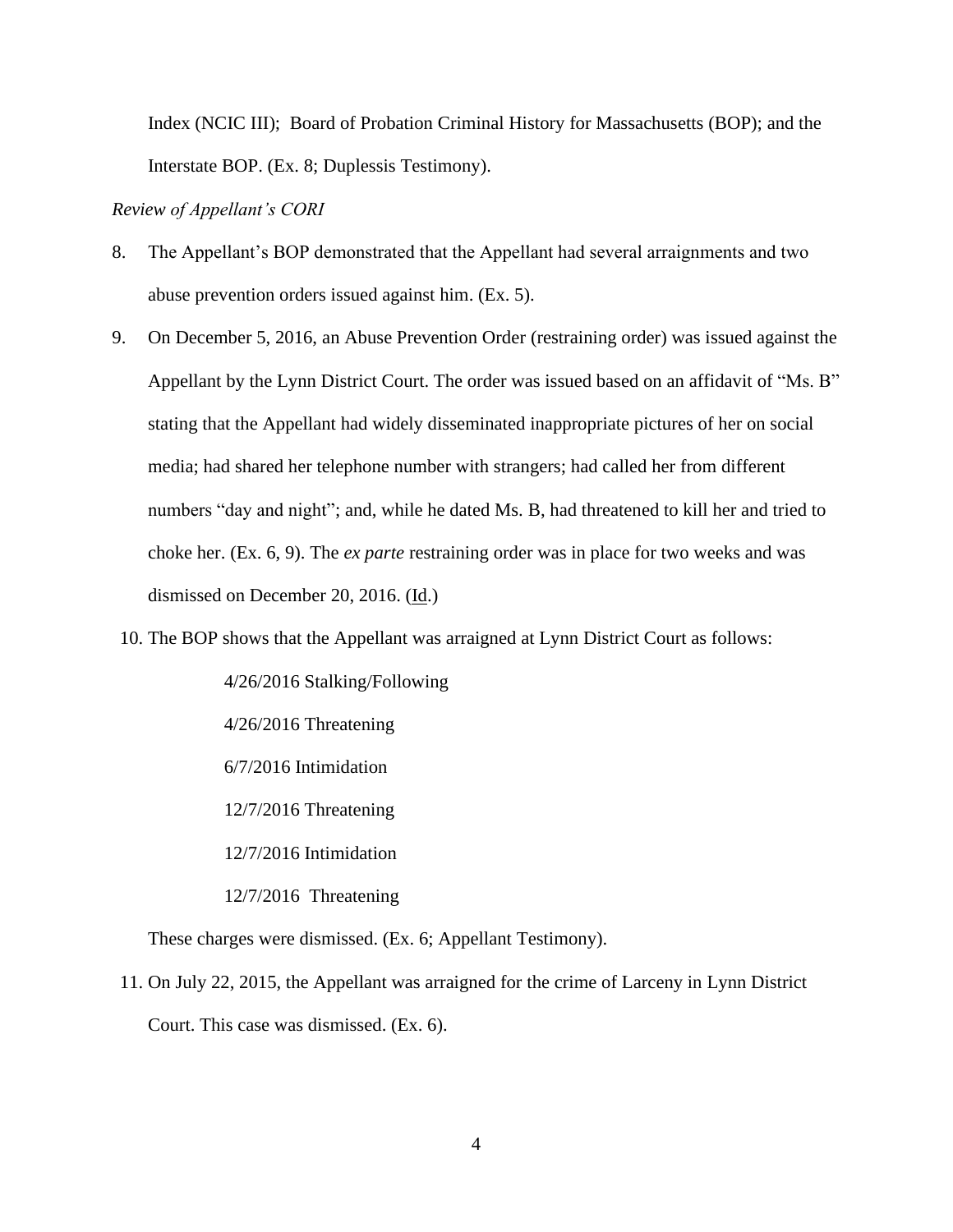- 12. A second restraining order was issued against the Appellant on October 10, 2008 for actions involving the mother of the Appellant's son. This order was extended for one year. (Ex. 6; Appellant Testimony). The Appellant did not contest the extension of the order. (Appellant Testimony).
- 13. In 2002 and 2005, the Appellant was arraigned in Holyoke District Court on minor misdemeanor charges. The 2002 case was dismissed after being continued without a finding and the 2005 charge was dismissed. (Ex. 6; Appellant Testimony).

### *DOC Review of Application*

- 14. On March 19, 2019, the DOC sent the Appellant a letter stating that the DOC had reviewed the Appellant's Criminal Record Offender Information (CORI) and that "based on the review, the DOC **may** be inclined to make an adverse decision." The letter explained how the Appellant could get information about correcting his CORI and provided contact information at the DOC if the Appellant had questions. (Ex. 5)(emphasis in original).
- 15. Mr. Duplessis conducted a home visit with the Appellant on April 26, 2019. He spoke with the Appellant about the job responsibilities, possible assignment locations, and the Appellant's history on the BOP. At that interview, the Appellant said that the restraining order and charges against him were issued in April, June, and December of 2016 stemmed from incidents with a former girlfriend that were ultimately dismissed. He alleged that the 2016 larceny charge was the result of his former girlfriend believing he had stolen her phone and alleged that she had later found the phone at home. The Appellant asserted that the restraining order of December 2016 was not renewed because, according to him, the allegations against him were false; when the Appellant showed the judge that his former girlfriend had been contacting him on social media, the judge did not extend the order.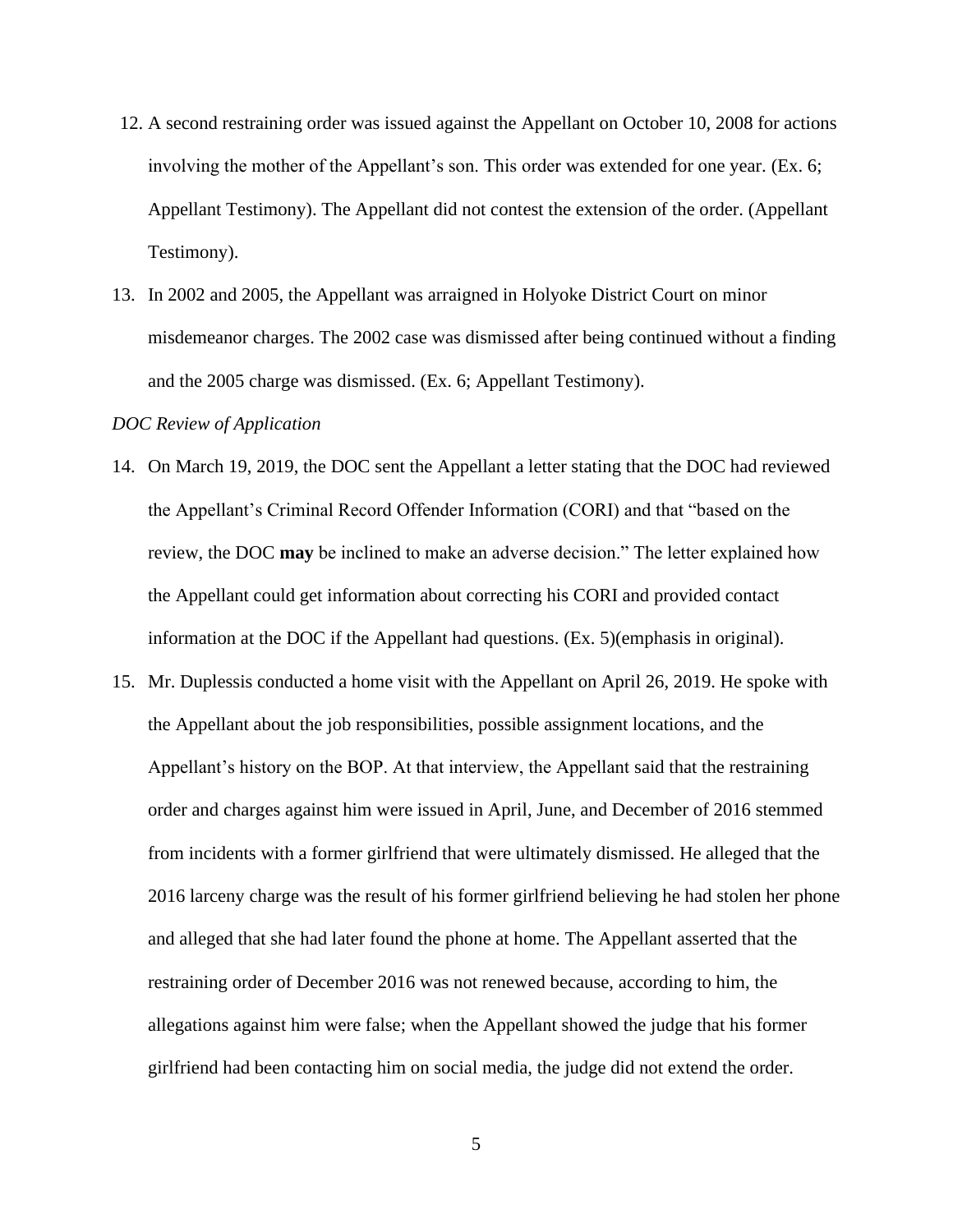Further, the Appellant alleged to Mr. Dupressis that the 2016 criminal charges against him were based on allegations of a "a female acquaintance that was mentally unstable". (Ex. 8; Duplessis Testimony, Appellant Testimony).

- 16. Mr. Duplessis contacted the Appellant's reference, who described the Appellant as "very well liked," "dependable and good with customers," and a "hard worker, dependable, followed direction well, "and is a "very motivated and a good person." Another reference stated that the Appellant was a good communicator and that he would be eligible for re-hire. (Ex. 6; Duplessis Testimony).
- 17. At the end of the background investigation report, Mr. Duplessis wrote that the positive aspects of the Appellant's application included professional and employment references and that the Appellant speaks and understands Spanish as a second language. The negative aspects listed on the report were the Appellant's history of involvement with the criminal justice system, no experience with shift work, and no valid Massachusetts Firearms Identification Card or License to Carry. (Ex. 6; Duplessis Testimony).
- 18. Mr. Jalette, who has worked for the DOC since 2013 and is now the Supervising Identification Agent, reviews candidates' files and background investigation reports. He looks for qualities that show the applicants are suitable for work in the DOC environment. Undesirable traits include poor work history, a pattern of criminal history, and recent criminal history. Because the DOC is a paramilitary organization, he assesses candidates for their suitability to work in a stressful environment. When hiring, he looks at "the totality of the circumstances." (Jalette Testimony).
- 19. When reviewing the Appellant's file, Mr. Jalette was concerned about the Appellant's BOP, specifically, the pattern of behavior shown by two restraining orders. He noted that the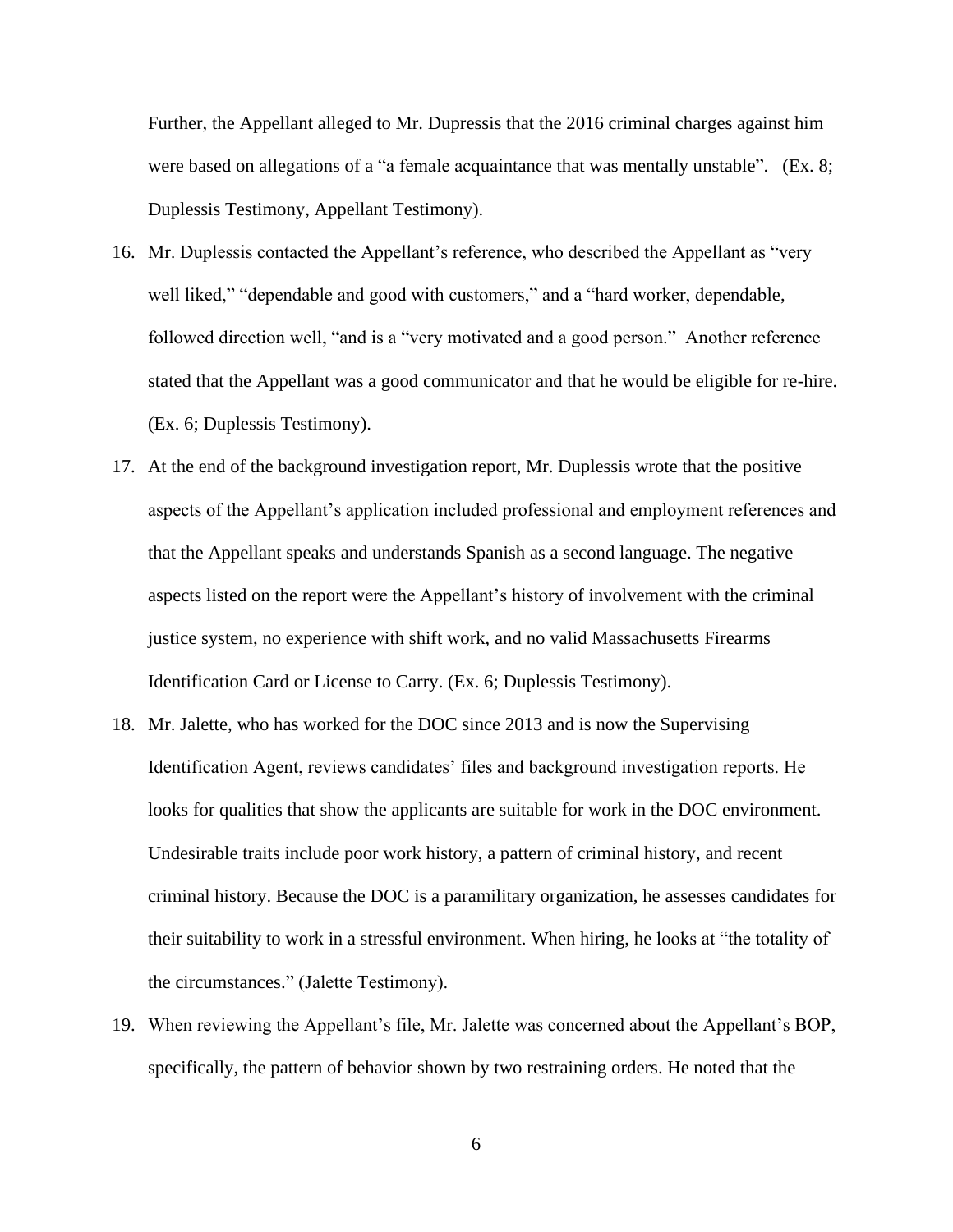behavior causing the restraining orders could continue into the Appellant's employment as a CO I. He was also concerned that one of the restraining orders had occurred fairly recently. In addition, that the crimes with which the Appellant was charged related to domestic problems were problematic for the Appellant's candidacy. (Jalette Testimony).

- 20. The next stage of review included review of the Appellant's materials by the DOC Commissioner, the Director of Human Resources, and Mr. Jalette, all of whom were continuously present at the meeting to review candidates. The Commissioner reviewed all material in each candidate's file, including the positive and negative aspects. 4 (Jalette Testimony).
- 21. The DOC decided to bypass the Appellant. In the non-consideration letter sent to the Appellant and dated August 7, 2019, the DOC wrote that the Appellant was not considered for the July 7, 2019 Academy because he had failed the background investigation:

"Background Investigation: Failed Background due to your Criminal Offender Record Information (CORI) specifically 2 restraining orders that expired in 2016 and 2009, adult arraignments for Threatening (2 counts) Intimidation (2 counts), Intimidation (2 counts), and stalking; additionally in 2015 you were arraigned for larceny, . . ." [and the letter went on to recount that the Appellant had been arraigned twice before, in 2002 and 2005, on minor misdemeanor charges].

#### *Legal Standard*

A person may appeal a bypass decision under G.L. c. 31, § 2(b) for de novo review by the Commission. The Commission's role is to determine whether the appointing authority has shown, by a preponderance of the evidence, "reasonable justification" for the bypass after an "impartial and reasonably thorough review" of the relevant background and qualifications bearing on the candidate's present fitness to perform the duties of the position. Boston Police

<sup>4</sup> Three DOC Deputy Commissioners were present for some, but not all of the meeting. (Jalette Testimony).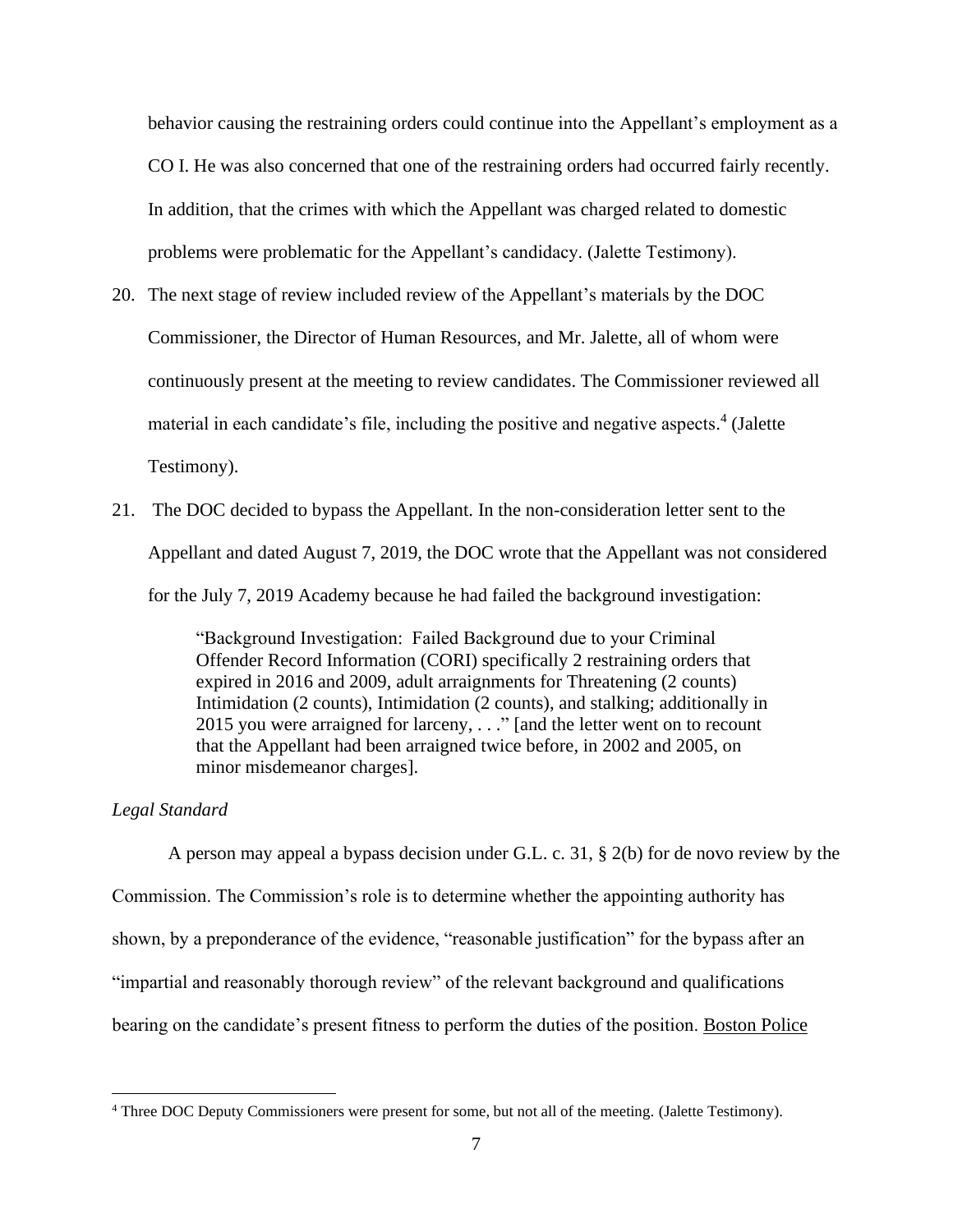Dep't v. Civil Service Comm'n, 483 Mass. 461, 474-78 (2019); Police Dep't of Boston v. Kavaleski, 463 Mass. 680, 688-89 (2012); Beverly v. Civil Service Comm'n, 78 Mass. App. Ct. 182, 187 (2010); Leominster v. Stratton, 58 Mass. App. Ct. 726, 727-28 (2003). "Reasonable justification . . . means 'done upon adequate reasons sufficiently supported by credible evidence, when weighed by an unprejudiced mind, guided by common sense and by correct rules of law.'" Brackett v. Civil Service Comm'n, 447 Mass. 233, 243 (2006); Commissioners of Civil Service v. Municipal Ct., 359 Mass. 211, 214 (1971), and cases cited. *See also* Mayor of Revere v. Civil Service Comm'n, 31 Mass. App. Ct. 315, 321 (1991) (bypass reasons "more probably than not sound and sufficient" and upon "failure of proof by the [appointing authority], the commission has the power to reverse the [bypass] decision."). The governing statute, G.L. c. 31, § 2(b) gives the Commission's de novo review "broad scope to evaluate the legal basis of the appointing authority's action" and it is not necessary that the Commission find that the appointing authority acted "arbitrarily and capriciously." City of Cambridge v. Civil Service Comm'n, 43 Mass. App. Ct. 300, 303-305, *rev. den*., 428 Mass. 1102 (1997). The commission ". . . cannot substitute its judgment about a valid exercise of discretion based on merit or policy considerations by an appointing authority"; however, when there are *"*overtones of political control or objectives unrelated to merit standards or neutrally applied public policy, then the occasion is appropriate for intervention by the commission." Id. *See also* Town of Brookline v. Alston, 487 Mass. 278 (2021)(analyzing broad scope of the Commission's jurisdiction to enforce basic merit principles under civil service law). That said, "[i]t is not for the Commission to assume the role of super appointing agency, and to revise those employment determinations with which the Commission may disagree." Town of Burlington v. McCarthy, 60 Mass. App. Ct. 914, 915 (2004).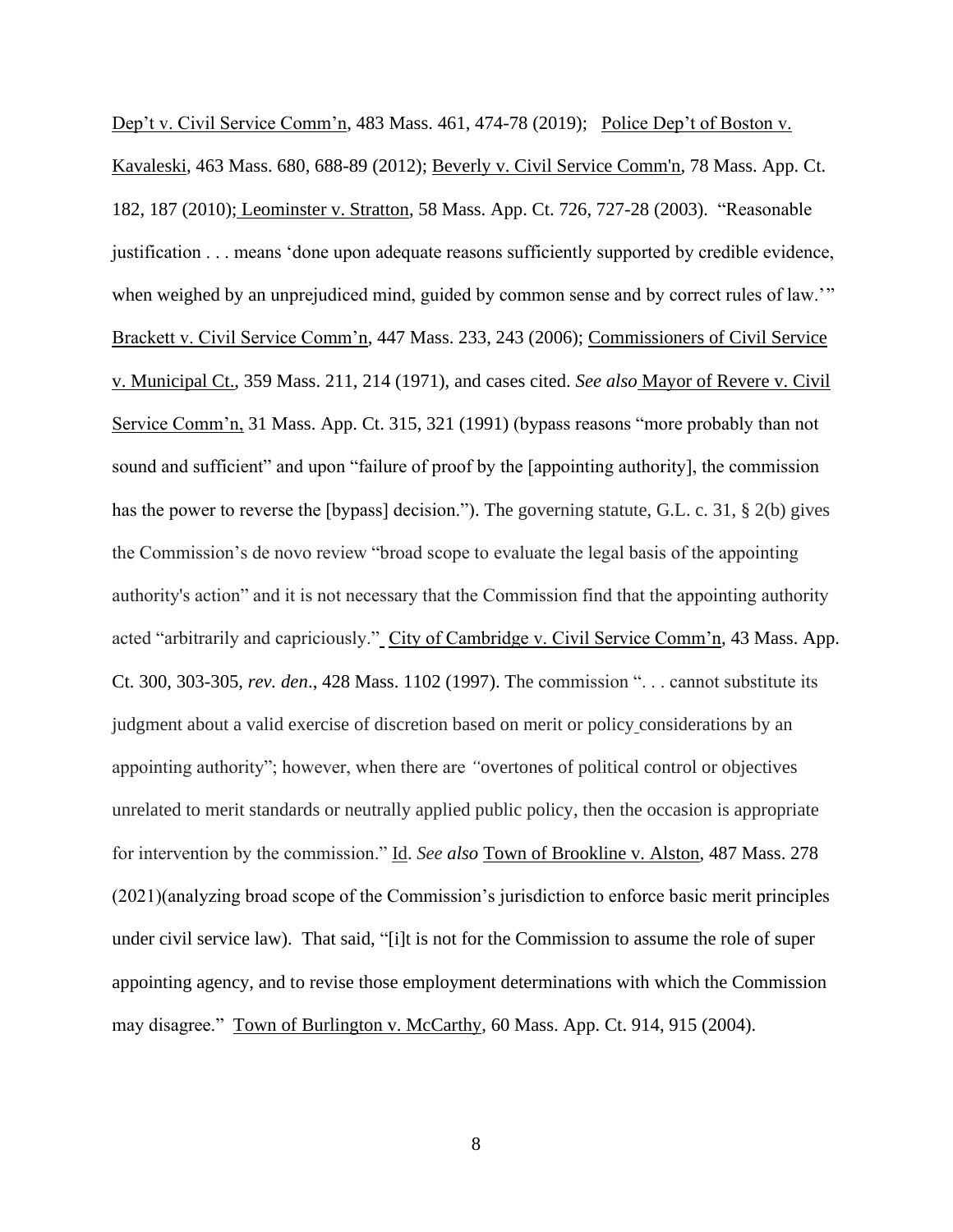In its recent decision in Boston Police v. Civ. Serv. Comm'n and Gannon, 483 Mass. 461 (2019), the SJC confirmed that an Appointing Authority must prove, by a preponderance of the evidence*,* that the Appellant actually engaged in the alleged misconduct used as a reason for bypass. However, the Court also *reaffirmed* that, once that burden of proof regarding the prior misconduct has been satisfied, it is for the appointing authority, not the commission, to determine whether the appointing authority is willing to risk hiring the applicant.

### *Analysis*

The DOC has established by the preponderance of the evidence that it had reasonable justification to bypass the Appellant for appointment as an CO I based on a failed background investigation. The record supports the DOC's conclusion that the Appellant's multiple arraignments and two restraining orders issued against him demonstrate patterns of behavior the DOC determines to be undesirable in a DOC employee.

While under the age of twenty-one  $(21)$ , the Appellant was twice charged with petty crimes. One charge resulted in dismissal after a CWOF and one charge, three years later, was dismissed outright. The first of the two restraining orders against the Appellant was issued in 2008 and was in effect for a full year. The Appellant's second restraining order was issued on December 5, 2016, approximately two years prior to his application at the DOC. This order was based on an affidavit from a former girlfriend who indicated that the Appellant physically abused her, called her "day and night," disseminated photographs of her on social media, and publicly shared her telephone number. The Appellant asserts that the restraining order issued against him in 2016 was the result of the complaints of an "unstable" girlfriend and that the restraining order was not continued beyond the initial temporary order. In addition, the Appellant asserts that the criminal charges against him based on his girlfriend's complaints were all dismissed.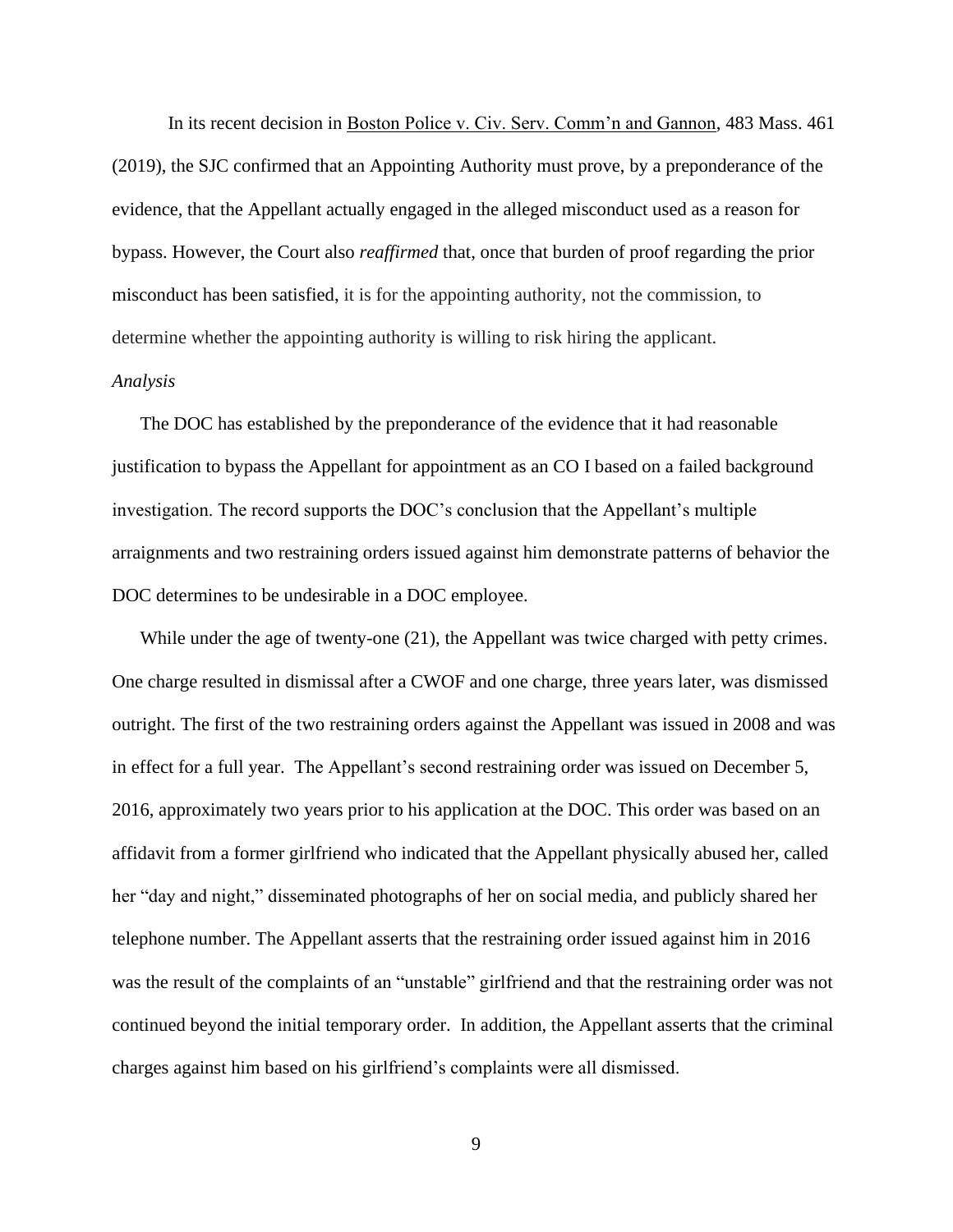The timing of the charges throughout 2016 cast doubt on the veracity of the Appellant's assertions regarding the criminal charges against him and the restraining order in 2016. Specifically, the Appellant said that his arraignment for Larceny in July 2015 stemmed from Ms. B's false accusation that he stole her phone. This means that the Appellant's conduct towards Ms. B continued from at least July 2015 through April 2016, when he was charged with Stalking and Intimidation, and into June 2016, when he was charged with Intimidation. The Appellant's conduct toward Ms. B. continued into December 2016, when the restraining order and charges of Threatening and Intimidation were issued against him. Thus, even though the Appellant alleges that he was not at fault for the charges and restraining orders issued against him and that the fault lies with Ms. B because she was "unstable," his own misconduct toward her lasted over a year and involved several serious charges resulting in multiple court appearances. This personal history calls into question the Appellant's actions involving his relationships.

It is true that the criminal charges, except the one minor charge in 2002, were dismissed outright. But in certain instances, such misconduct nevertheless supports a law enforcement employer's decision to bypass a candidate. *See* Louis v. Department of Correction, 27 MCSR 31 (2014) (DOC's decision to bypass the Appellant for CO I was justified in light of the Appellant's history of criminal arraignments and restraining orders, despite the absence of any convictions); Rosa v. Department of Correction, 24 MCSR 143 (2011)(although the Appellant had no record of criminal convictions, DOC's decision to bypass him was justified based on his two arrests for assault and battery and for discipline while in the military); and Soares v. Brockton Police Department, 14 MCSR 109 (2001) (Brockton Police Department did not err in bypassing the Appellant for police officer based on a record of criminal violations and motor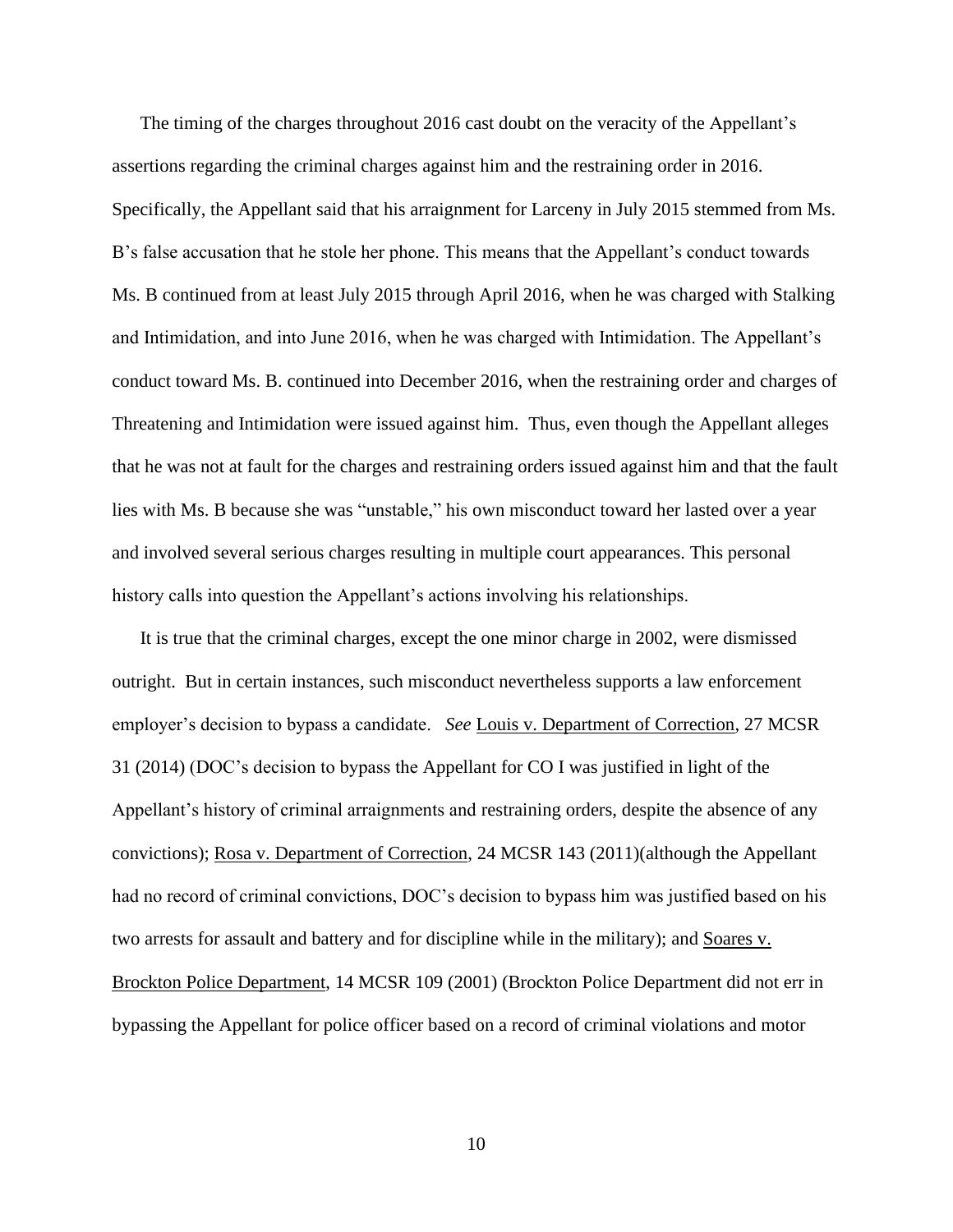vehicle infractions merely because various court proceedings ended in dismissal or continuances).

In this case, the DOC conducted a thorough review of the Appellant's application and background, and followed the applicable law regarding criminal records, providing the candidate with written notice of his criminal records and an opportunity at his home interview to address his criminal record. As a result of its thorough review, DOC has established by a preponderance of the evidence that a judge, after a hearing, extended a restraining order against the Appellant for one year. That, coupled with a long list of criminal charges, justifies the bypass here.

#### *Conclusion*

For all of the above reasons, the Appellant's appeal under Docket No. G1-19-203 is hereby

#### *denied.*

Civil Service Commission

/s/ Cynthia Ittleman

Cynthia Ittleman Commissioner Civil Service Commission

By a vote of the Civil Service Commission (Bowman, Chair; Camuso, Ittleman, Tivnan, and Stein, Commissioners) on June 17, 2021.

Either party may file a motion for reconsideration within ten days of the receipt of this Commission order or decision. Under the pertinent provisions of the Code of Mass. Regulations, 801 CMR 1.01(7)(l), the motion must identify a clerical or mechanical error in this order or decision or a significant factor the Agency or the Presiding Officer may have overlooked in deciding the case. A motion for reconsideration does not toll the statutorily prescribed thirty-day time limit for seeking judicial review of this Commission order or decision. Under the provisions of G.L c. 31, § 44, any party aggrieved by this Commission order or decision may initiate proceedings for judicial review under G.L. c. 30A, § 14 in the superior court within thirty (30) days after receipt of this order or decision. Commencement of such proceeding shall not, unless specifically ordered by the court, operate as a stay of this Commission order or decision. After initiating proceedings for judicial review in Superior Court, the plaintiff, or his / her attorney, is required to serve a copy of the summons and complaint upon the Boston office of the Attorney General of the Commonwealth, with a copy to the Civil Service Commission, in the time and in the manner prescribed by Mass.R.Civ.P. 4(d).